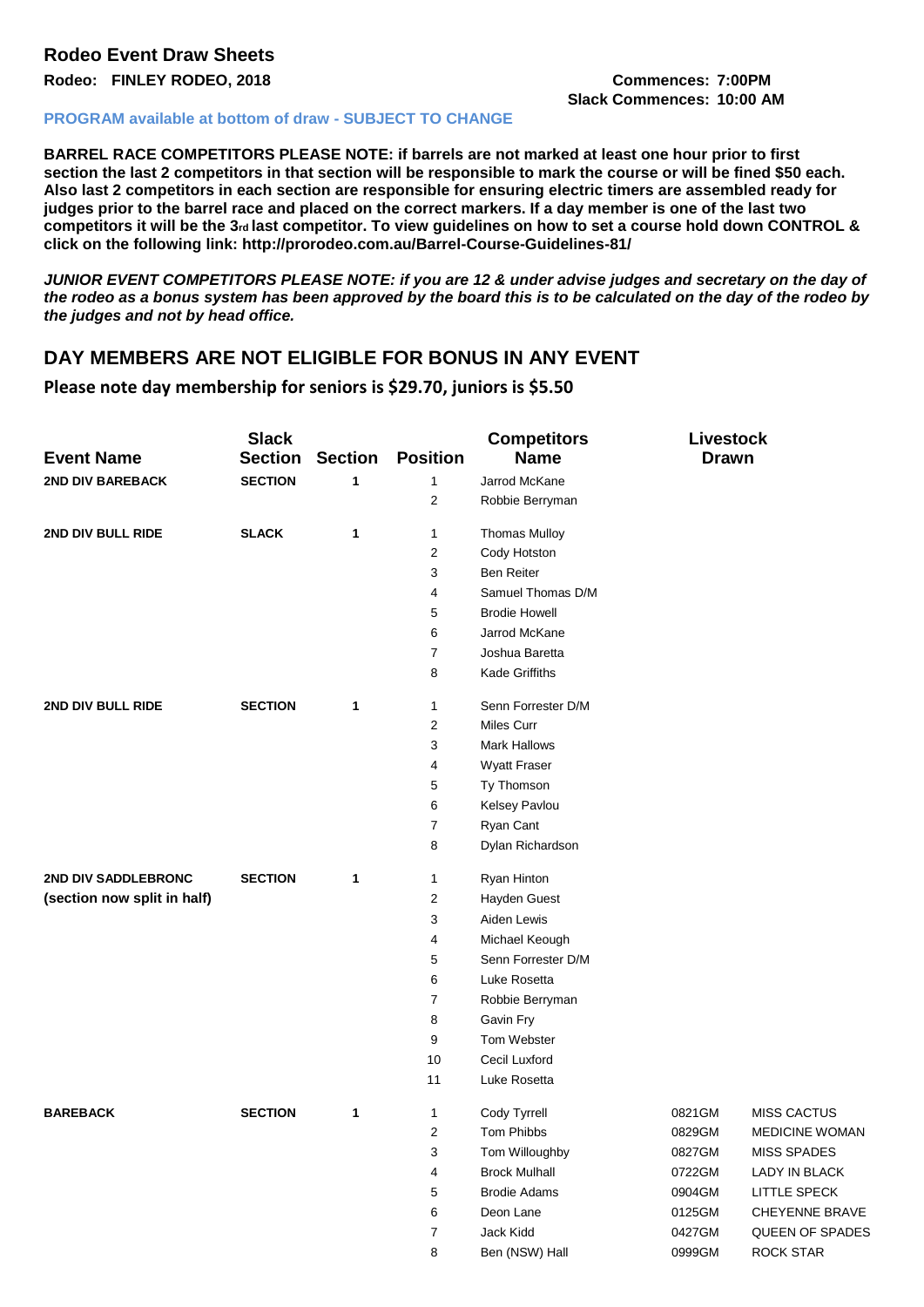| <b>BARREL RACE</b>      | <b>SLACK</b>   | 1 | $\mathbf{1}$            | Candy Michaelis         |
|-------------------------|----------------|---|-------------------------|-------------------------|
|                         |                |   | $\overline{2}$          | Tylen Gibb              |
|                         |                |   | 3                       | Katie Vohland           |
|                         |                |   | $\overline{4}$          | Hayley Rogers           |
|                         |                |   | $\mathbf 5$             | Caitlyn McPhee          |
|                         |                |   | 6                       | Kerrie Holder           |
|                         |                |   | $\overline{7}$          | Jamie Cottam            |
|                         |                |   | 8                       | Adele Edwards           |
|                         |                |   | 9                       | Tamlin Osborne          |
|                         |                |   |                         |                         |
|                         |                |   | 10                      | Belinda Burton          |
|                         |                |   | 11                      | Julie Breed             |
|                         |                |   | 12                      | Peta Fraser             |
|                         |                |   | 13                      | Sarah Hoare             |
|                         |                |   | 14                      | Cherie O'Donoghue       |
|                         |                |   | 15                      | Teana Wards             |
|                         |                |   | 16                      | Casey-anne Freund       |
|                         |                |   | 17                      | Laura Spence            |
|                         |                |   | 18                      | Sam Pratt               |
|                         |                |   | 19                      | Ruth O'Donoghue         |
|                         |                |   | 20                      | Amber Burns             |
|                         |                |   | 21                      | Deanne O'Donoghue       |
|                         |                |   | 22                      | <b>Ellie Gard</b>       |
| <b>BARREL RACE</b>      | <b>SECTION</b> | 1 | $\mathbf{1}$            | <b>Elley Hulls</b>      |
|                         |                |   | $\boldsymbol{2}$        | Dakota Michaelis        |
|                         |                |   | 3                       | Ellysa Kenny            |
|                         |                |   | $\overline{4}$          | Aleisha O'Dell          |
|                         |                |   |                         | <b>Emma Peters</b>      |
|                         |                |   | $\mathbf 5$             |                         |
|                         |                |   | 6                       | <b>Brittany Adams</b>   |
|                         |                |   | $\overline{7}$          | Kim Hamilton            |
|                         |                |   | 8                       | Dallas Pearce           |
|                         |                |   | 9                       | Teresa Jones            |
|                         |                |   | 10                      | Cindy Marsh             |
|                         |                |   | 11                      | Shianne O'Donoghue-Kent |
|                         |                |   | 12                      | Jo Caldwell             |
|                         |                |   | 13                      | Tayla-Maree Pierce      |
|                         |                |   | 14                      | Amanda Tielen           |
|                         |                |   | 15                      | <b>Teal Ayers</b>       |
|                         |                |   | 16                      | Morgan Hamill           |
|                         |                |   | 17                      | Shania Willemson        |
|                         |                |   | 18                      | Latoya Wards            |
|                         |                |   | 19                      | Stephanie Gard          |
|                         |                |   | 20                      | Montana O'Donoghue-Kent |
|                         |                |   | 21                      | Dusty McPhee            |
|                         |                |   | 22                      | Tamika Robinson         |
|                         |                |   |                         |                         |
| <b>BREAKAWAY ROPING</b> | <b>SLACK</b>   | 1 | $\mathbf{1}$            | Sara Hales              |
|                         |                |   | $\overline{c}$          | Tayla-Maree Pierce      |
|                         |                |   | $\sqrt{3}$              | Amber Burns             |
|                         |                |   | $\overline{\mathbf{4}}$ | Latteliah DeSpirt       |
|                         |                |   | $\mathbf 5$             | Kym Ash                 |
|                         |                |   | 6                       | Melanie Drysdale        |
|                         |                |   | $\overline{7}$          | Caitlan Ash             |
|                         |                |   | 8                       | Kathleen Winters        |
|                         |                |   | 9                       | Anna McPhee             |
|                         |                |   | 10                      | <b>Candice Douglass</b> |
|                         |                |   | 11                      | Karen Fish Jnr          |
|                         |                |   |                         |                         |
|                         |                |   | 12                      | Nicole McDonald         |
|                         |                |   | 13                      | Sam Pratt               |
|                         |                |   | 14                      | Emma Peters             |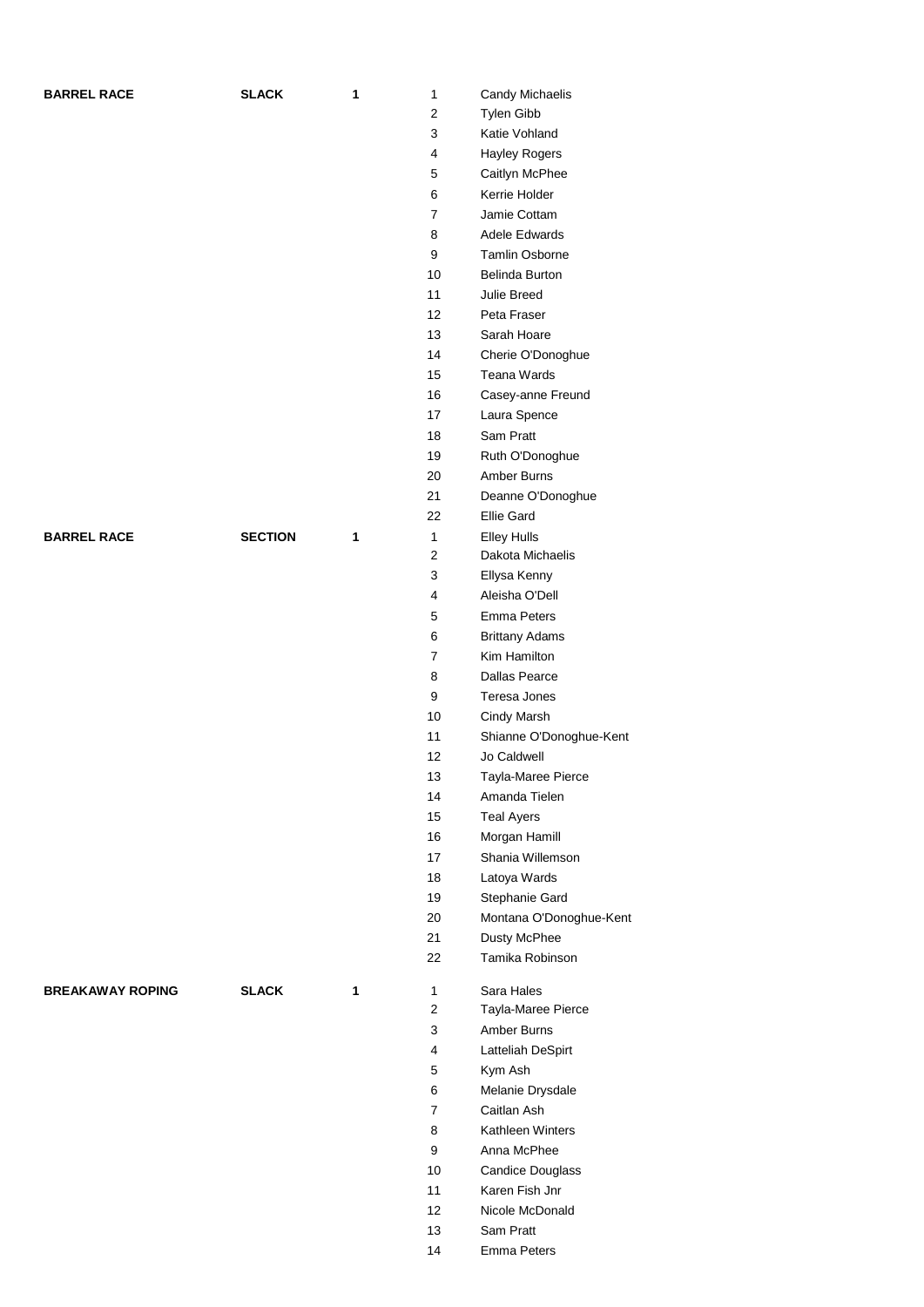| <b>BREAKAWAY ROPING</b>   | <b>SLACK</b>   | $\mathbf{2}$ | $\mathbf{1}$     | Kylie Hancock                    |         |                       |
|---------------------------|----------------|--------------|------------------|----------------------------------|---------|-----------------------|
|                           |                |              | 2                | Jo Caldwell                      |         |                       |
|                           |                |              | 3                | Chelsea Heard                    |         |                       |
|                           |                |              | 4                | Jamie Cottam                     |         |                       |
|                           |                |              | 5                | Ashleigh Hodson                  |         |                       |
|                           |                |              | 6                | Leanne Deguara                   |         |                       |
|                           |                |              | $\overline{7}$   | Jane Willoughby                  |         |                       |
|                           |                |              | 8                | Peta Fraser                      |         |                       |
|                           |                |              | 9                | <b>Kelsie Hale</b>               |         |                       |
|                           |                |              | 10               | Shelley Leggett-Purcell          |         |                       |
|                           |                |              | 11               | Dakota Michaelis                 |         |                       |
|                           |                |              | 12               | Jessica Marsh                    |         |                       |
|                           |                |              | 13               | Ella Mitchell                    |         |                       |
|                           |                |              | 14               | <b>Erin Beattie</b>              |         |                       |
| <b>BREAKAWAY ROPING</b>   | <b>SLACK</b>   | 3            | $\mathbf{1}$     | Sarah Hoare                      |         |                       |
|                           |                |              | $\overline{c}$   | Georgia Gorham D/M               |         |                       |
|                           |                |              | 3                | <b>Teal Ayers</b>                |         |                       |
|                           |                |              |                  |                                  |         |                       |
| <b>BREAKAWAY ROPING</b>   | <b>SECTION</b> | 1            | $\mathbf{1}$     | Ellysa Kenny                     |         |                       |
|                           |                |              | 2                | <b>Elley Hulls</b>               |         |                       |
|                           |                |              | 3                | Rebecca Van Houten               |         |                       |
|                           |                |              | 4                | Kathryn Hale                     |         |                       |
|                           |                |              | 5                | Stephanie Gard                   |         |                       |
|                           |                |              | 6                | Shianne O'Donoghue-Kent          |         |                       |
|                           |                |              | $\overline{7}$   | Georgie Kapeller                 |         |                       |
|                           |                |              | 8                | Julie Breed                      |         |                       |
|                           |                |              | 9                | Cherie O'Donoghue                |         |                       |
|                           |                |              | 10               | Casey-Lee Collins                |         |                       |
| <b>BULL RIDE</b>          | <b>SECTION</b> | 1            | $\mathbf{1}$     | Ben Thorp                        | 010 GM  | UNSPEAKABLE ACT       |
|                           |                |              | $\overline{c}$   | Sally Malay                      | M7 GM   | <b>RUFF HEAD</b>      |
|                           |                |              | 3                | Kade Griffiths                   | 0135 GM | LITTLE CHALKY         |
|                           |                |              | 4                | <b>Bryden Atkins</b>             | 102 GM  | DOIN IT               |
|                           |                |              | 5                | Joshua Baretta                   | 05 GM   | JUST FOR FUN          |
|                           |                |              | 6                | <b>Ben Reiter</b>                | M4 GM   | <b>BROKEN PROMISE</b> |
|                           |                |              | $\boldsymbol{7}$ | Sam Daly                         | 20 GM   | NO EXCUSE             |
|                           |                |              | 8                | Tom Phibbs                       |         |                       |
| <b>JUNIOR BARREL RACE</b> | <b>SLACK</b>   | $\mathbf{1}$ | $\mathbf{1}$     | Addison Ryan                     |         |                       |
|                           |                |              | 2                | Shanae Hutton                    |         |                       |
|                           |                |              | $\mathsf 3$      | <b>Molly Grimley</b>             |         |                       |
|                           |                |              | 4                | Ellie Gard                       |         |                       |
|                           |                |              | 5                | Shayleigh Ingelse                |         |                       |
|                           |                |              | 6                | Jack McQualter-Whyte             |         |                       |
|                           |                |              | $\boldsymbol{7}$ | Casey Green                      |         |                       |
|                           |                |              | 8                | Rope McPhee                      |         |                       |
|                           |                |              | 9                | Maggie Sims                      |         |                       |
|                           |                |              | 10               | Ellysa Kenny                     |         |                       |
|                           |                |              | 11               | Jessica Hahn                     |         |                       |
|                           |                |              | 12               | Madalynn Cromack                 |         |                       |
|                           |                |              | 13               | Katie Vohland                    |         |                       |
|                           |                |              | 14               | Jordana Hutchinson               |         |                       |
|                           |                |              | 15               | Summah Dryden                    |         |                       |
|                           |                |              | 16               | Falon Hoare                      |         |                       |
|                           |                |              | 17               | Edward McQualter-Whyte           |         |                       |
|                           |                |              | 18               | Chase Russell                    |         |                       |
|                           |                |              | 19               | Brandy Durbidge D/M              |         |                       |
|                           |                |              | 20               | <b>Bridie Lloyd</b>              |         |                       |
|                           |                |              | 21               | Beau Kimber D/M                  |         |                       |
|                           |                |              | 22               | Ruby Rose Cannell                |         |                       |
|                           |                |              | 23               | Rachael Brent<br>Lawson McDonald |         |                       |
|                           |                |              | 24               |                                  |         |                       |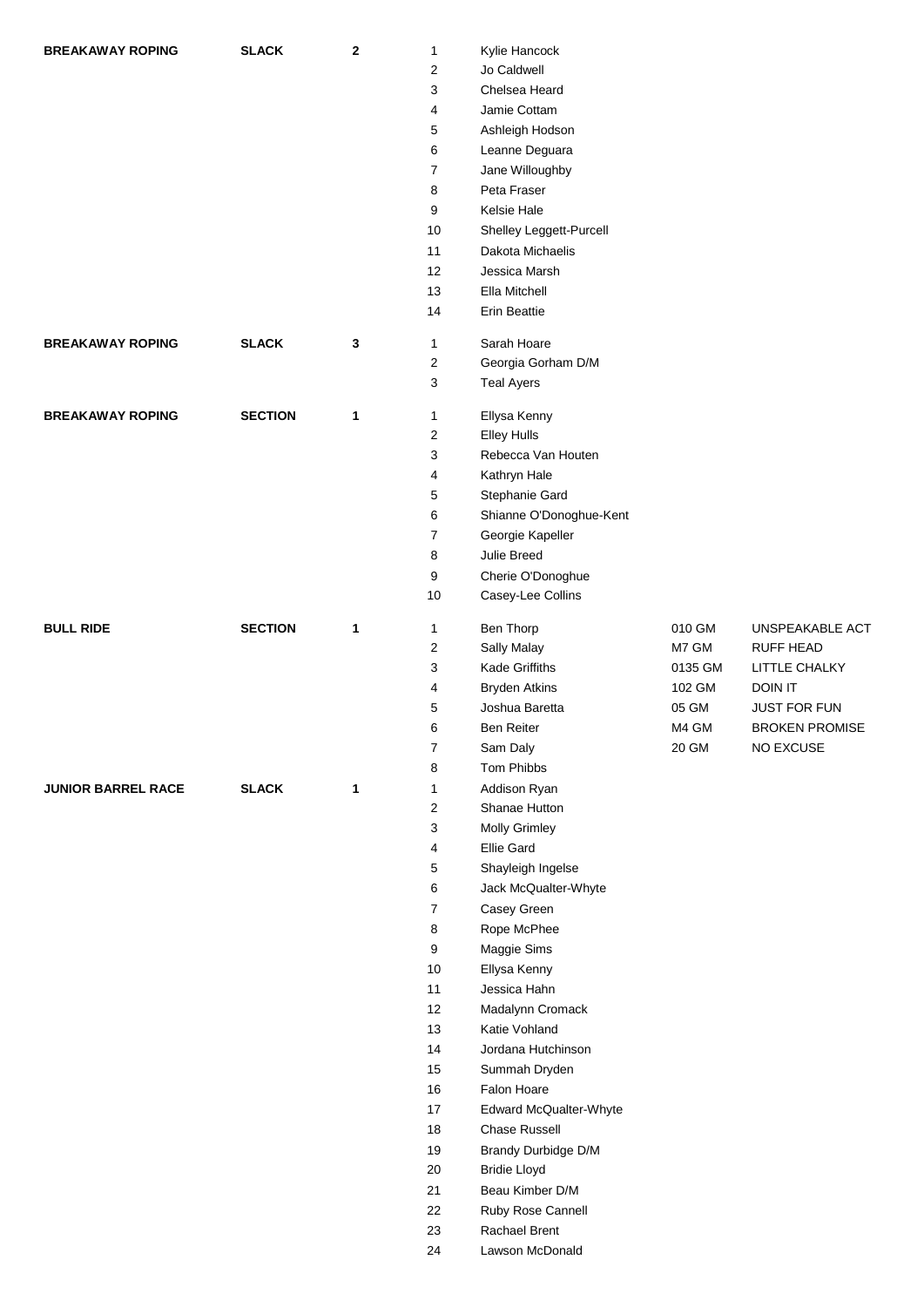|                          |                |              | 25<br>26<br>27<br>28<br>29<br>30<br>31<br>32<br>33 | Rachelle Austin<br><b>Tess Lloyd</b><br><b>Tyler Palmer</b><br>Molly Phibbs<br>Charlee Mason D/M<br>Joebie McPhee<br>Layney Deguara<br>Jenna Mason D/M<br><b>Toby Hale</b> |
|--------------------------|----------------|--------------|----------------------------------------------------|----------------------------------------------------------------------------------------------------------------------------------------------------------------------------|
|                          |                |              | 34<br>35<br>36<br>37                               | Spencer Donald<br>Jordyn Arnold<br>Clay Donald<br>Jake Deguara                                                                                                             |
| <b>JUNIOR STEER RIDE</b> | <b>SLACK</b>   | 1            | 1<br>2<br>3                                        | <b>Toby Hale</b><br>Miles Curr<br>Wyatt Fraser                                                                                                                             |
|                          |                |              | 4<br>5                                             | Tom Ings<br>Jarrod McKane                                                                                                                                                  |
|                          |                |              | 6<br>7                                             | Dylan Richardson<br>Morgan Spencer                                                                                                                                         |
|                          |                |              | 8<br>9                                             | Samuel Thomas D/M<br>Ty Thomson                                                                                                                                            |
|                          |                |              | 10<br>11                                           | Kelsey Pavlou<br>Rope McPhee                                                                                                                                               |
| <b>JUNR BREAKAWAY</b>    | <b>SLACK</b>   | 1            | 1<br>2                                             | Jayden Kenny<br>Jessica Hahn                                                                                                                                               |
|                          |                |              | 3                                                  | Jake Deguara                                                                                                                                                               |
|                          |                |              | 4<br>5                                             | Molly Phibbs<br>Joebie McPhee                                                                                                                                              |
| <b>JUNR BREAKAWAY</b>    | <b>SLACK</b>   | $\mathbf{2}$ | 1<br>2                                             | <b>Tyler Kenny</b><br><b>Toby Hale</b>                                                                                                                                     |
|                          |                |              | 3                                                  | Shayleigh Ingelse                                                                                                                                                          |
|                          |                |              | 4                                                  | Shanae Hutton                                                                                                                                                              |
|                          |                |              | 5                                                  | Ellie Gard                                                                                                                                                                 |
| <b>JUNR BREAKAWAY</b>    | <b>SLACK</b>   | 3            | 1<br>$\overline{2}$                                | Ellysa Kenny<br>Rope McPhee                                                                                                                                                |
|                          |                |              | 3                                                  | Ruby Rose Cannell                                                                                                                                                          |
|                          |                |              | 4                                                  | Jake Hensley                                                                                                                                                               |
|                          |                |              | 5                                                  | Casey Green                                                                                                                                                                |
| <b>ROPE AND TIE</b>      | <b>SLACK</b>   | 1            | 1<br>$\overline{2}$                                | Grant Hanrahan<br>Nicholas Newman                                                                                                                                          |
|                          |                |              | 3                                                  | William Blackwood                                                                                                                                                          |
|                          |                |              | 4                                                  | <b>Bradley Arnold</b>                                                                                                                                                      |
|                          |                |              | 5                                                  | Ernie Cromack D/M                                                                                                                                                          |
|                          |                |              | 6                                                  | Shane Kenny                                                                                                                                                                |
| <b>ROPE AND TIE</b>      | <b>SECTION</b> | 1            | 1<br>$\overline{2}$                                | <b>Brock Eastwell</b><br>Ben Mallia                                                                                                                                        |
|                          |                |              | 3                                                  | Darcy Kersh                                                                                                                                                                |
|                          |                |              | 4                                                  | <b>Warrick Hale</b>                                                                                                                                                        |
|                          |                |              | 5<br>6                                             | <b>Stuart McGuire-Spalding</b><br>Jace Land                                                                                                                                |
| <b>ROPE AND TIE</b>      | <b>SECTION</b> | $\mathbf{2}$ | 1                                                  | Lee Kimber                                                                                                                                                                 |
|                          |                |              | 2                                                  | Clay Bush                                                                                                                                                                  |
|                          |                |              | 3                                                  | Campbell Hodson                                                                                                                                                            |
|                          |                |              | 4                                                  | <b>Terry Evison</b>                                                                                                                                                        |
|                          |                |              | 5                                                  | Mitch Eastwell                                                                                                                                                             |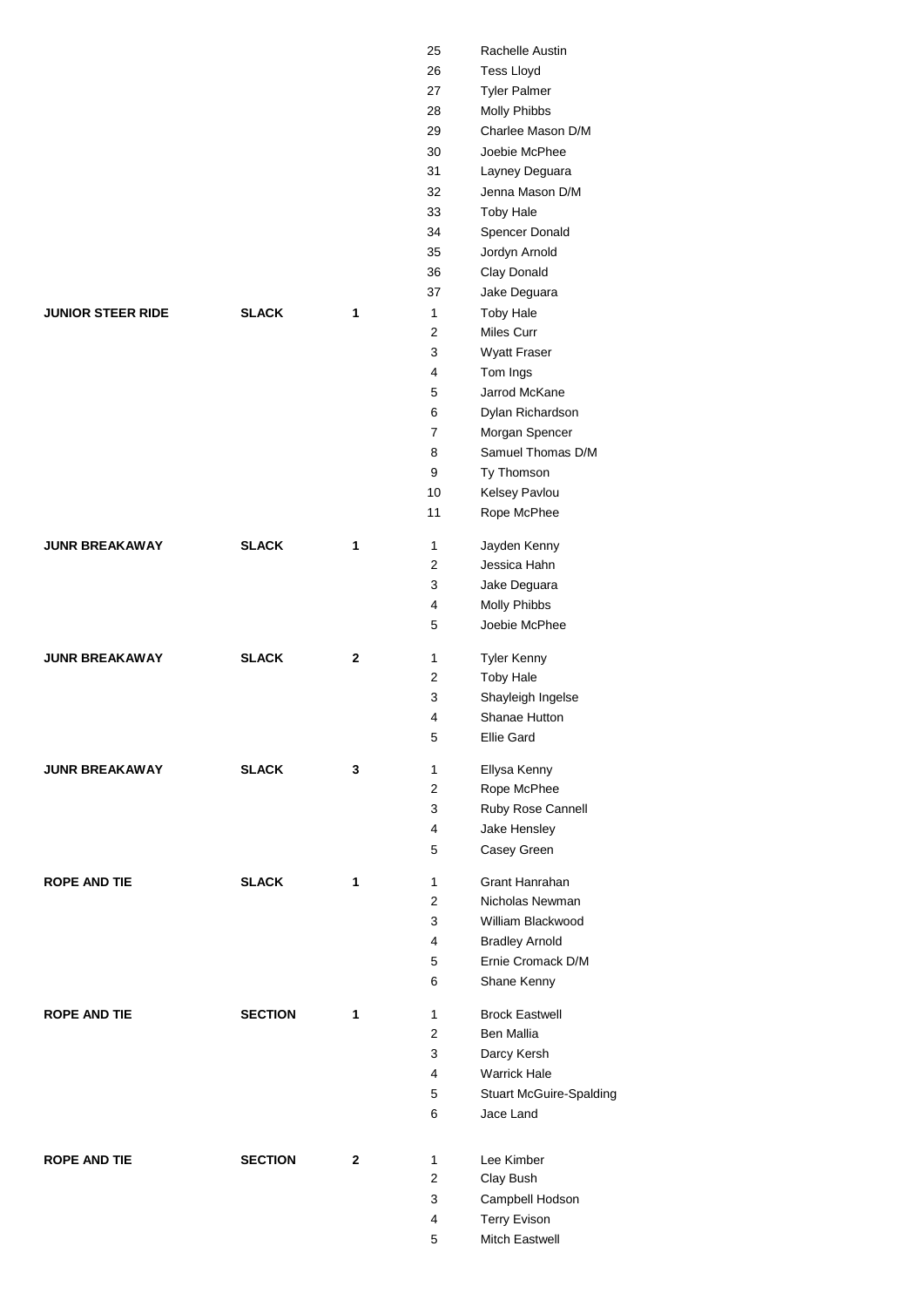|                        |                |              | 6              | Jay R Marsh                        |                                |                       |  |  |
|------------------------|----------------|--------------|----------------|------------------------------------|--------------------------------|-----------------------|--|--|
| <b>SADDLE BRONC</b>    | <b>SECTION</b> | 1            | 1              | John McNamee                       | 499GM                          | <b>ROACH</b>          |  |  |
|                        |                |              | 2              | James Darmody                      | 0617GM                         | <b>WISH LIST</b>      |  |  |
|                        |                |              | 3              | Mitchell Lansdowne                 | <b>MISS SHOWGIRL</b><br>0808GM |                       |  |  |
|                        |                |              | 4              | Cecil Luxford                      | 0825GM                         | <b>MISS JINGLE</b>    |  |  |
|                        |                |              | 5              | Jack McKenzie                      | 0304GM                         | <b>SAVAS</b>          |  |  |
|                        |                |              | 6              | <b>Brad Pierce</b>                 | 0840GM                         | <b>MISST</b>          |  |  |
|                        |                |              | 7              | Gavin Fry                          | 0103GM                         | <b>SCOTTY K</b>       |  |  |
|                        |                |              | 8              | Tom Webster                        | 0110GM                         | <b>JOHNNY BOY</b>     |  |  |
| <b>SADDLE BRONC</b>    | <b>SECTION</b> | $\mathbf{2}$ | $\mathbf{1}$   | Tim Hammond                        | 025GM                          | CHEYENE TOP GIRL      |  |  |
|                        |                |              | 2              | Michael Keough                     | 0823GM                         | PRETTY VALLEY         |  |  |
|                        |                |              | 3              | Tom Kerr                           | 0501GM                         | <b>MISS KINGS WAY</b> |  |  |
|                        |                |              | 4              | <b>Wade Seeds</b>                  | 0325GM                         | <b>JINGLE BOB</b>     |  |  |
|                        |                |              | 5              | <b>Cameron Webster</b>             | 0614GM                         | <b>SECRET SISTER</b>  |  |  |
|                        |                |              | 6              | David Stacey                       | 0206GM                         | STILL A SECRET        |  |  |
|                        |                |              | $\overline{7}$ | Clayton Braden                     | 042GM                          | <b>CAJUN LADY</b>     |  |  |
|                        |                |              | 8              | Robbie Berryman                    | 0225GM                         | PRETTY WOMAN          |  |  |
| <b>STEER WRESTLING</b> | <b>SLACK</b>   | 1            | $\mathbf{1}$   | Taane Boynton                      |                                |                       |  |  |
|                        |                |              | 2              | Jack Hedlund                       |                                |                       |  |  |
|                        |                |              | 3              | Tony Azzopardi                     |                                |                       |  |  |
|                        |                |              | 4              | Luke Ford                          |                                |                       |  |  |
|                        |                |              | 5              | Thomas Durbidge                    |                                |                       |  |  |
|                        |                |              | 6              | Barry Ash                          |                                |                       |  |  |
|                        |                |              | $\overline{7}$ | Chris Savas                        |                                |                       |  |  |
|                        |                |              | 8              | Kenny Flanagan                     |                                |                       |  |  |
|                        |                |              | 9              | Haami Boynton                      |                                |                       |  |  |
|                        |                |              | 10             | Matt Hedlund                       |                                |                       |  |  |
| <b>STEER WRESTLING</b> | <b>SECTION</b> | 1            | 1              | <b>Mitch Eastwell</b>              |                                |                       |  |  |
|                        |                |              | $\overline{c}$ | Brad Cavanagh                      |                                |                       |  |  |
|                        |                |              | 3              | Jace Land                          |                                |                       |  |  |
|                        |                |              | 4              | Rod Thorp                          |                                |                       |  |  |
|                        |                |              | 5              | Nick Painter                       |                                |                       |  |  |
|                        |                |              | 6              | Tom Willoughby                     |                                |                       |  |  |
|                        |                |              | $\overline{7}$ | William Blackwood                  |                                |                       |  |  |
|                        |                |              | 8              | Jarrod Deguara                     |                                |                       |  |  |
|                        |                |              | 9              | <b>Brock Eastwell</b>              |                                |                       |  |  |
|                        |                |              | 10             | <b>Andrew Atkins</b>               |                                |                       |  |  |
| <b>STEER WRESTLING</b> | <b>SECTION</b> | $\mathbf{2}$ | 1              | Cameron Bell                       |                                |                       |  |  |
|                        |                |              | 2              | <b>Travis Munro</b>                |                                |                       |  |  |
|                        |                |              | 3              | Clay Bush                          |                                |                       |  |  |
|                        |                |              | 4              | Rinsie Jamieson                    |                                |                       |  |  |
|                        |                |              | 5              | <b>Terry Evison</b>                |                                |                       |  |  |
|                        |                |              | 6              | Lachlan O'Neill                    |                                |                       |  |  |
|                        |                |              | $\overline{7}$ | Lee Kimber                         |                                |                       |  |  |
|                        |                |              | 8              | Ryley Gibb                         |                                |                       |  |  |
|                        |                |              | 9              | Shane Kenny                        |                                |                       |  |  |
|                        |                |              | 10             | Jordan O'Neill                     |                                |                       |  |  |
| <b>TEAM ROPING</b>     | <b>SLACK</b>   | 1            | $\mathbf{1}$   | Josh Symes<br>/ Maclay Phelps      |                                |                       |  |  |
|                        |                |              | 2              | / Cody Peppin<br><b>Bob Holder</b> |                                |                       |  |  |
|                        |                |              | 3              | Peter Marsh / Gary Tielen          |                                |                       |  |  |
|                        |                |              | 4              | Luke Flanagan / Bradley Shaw       |                                |                       |  |  |
|                        |                |              | 5              | Ella Mitchell / Daniel Guilford    |                                |                       |  |  |
|                        |                |              | 6              | Nicole McDonald / Teresa<br>Jones  |                                |                       |  |  |
|                        |                |              | $\overline{7}$ | Cherie O'Donoghue / Tyler<br>Kenny |                                |                       |  |  |
|                        |                |              | 8              | Glen W Perkins / Cooper<br>Cannell |                                |                       |  |  |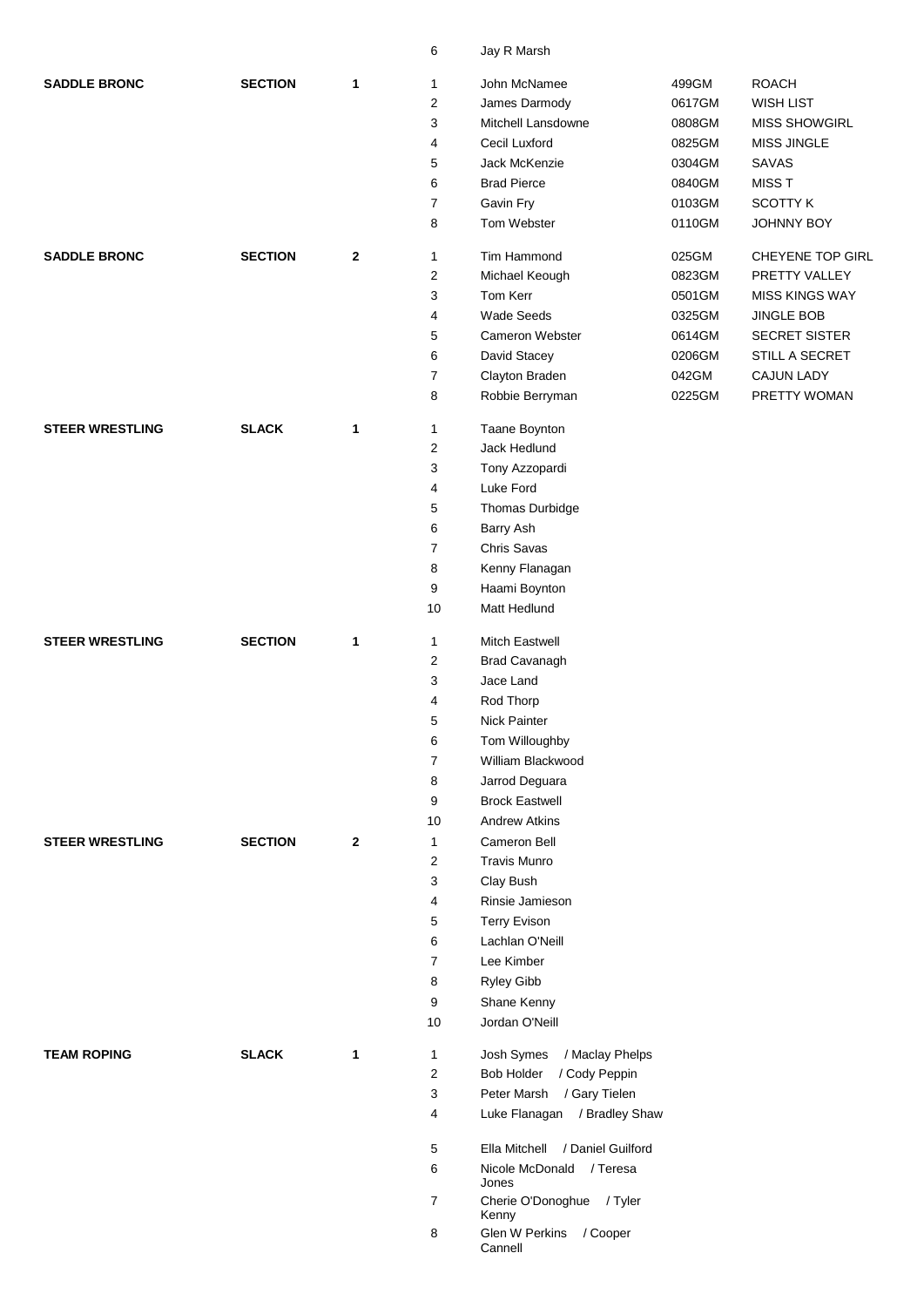| <b>TEAM ROPING</b> | <b>SLACK</b>   | 2 | 1              | Dean Beattie<br>/ Ben Mallia                 |
|--------------------|----------------|---|----------------|----------------------------------------------|
|                    |                |   | 2              | Rod Thorp<br>/ Rinsie Jamieson               |
|                    |                |   | 3              | Jay R Marsh / Jarrod Deguara                 |
|                    |                |   | 4              | Alan Wood<br>/ Bruce Marsh                   |
|                    |                |   | 5              | / Duane<br><b>Charlie Clancey</b><br>Winters |
|                    |                |   | 6              | <b>Brad Cavanagh</b><br>/ Robert<br>Mcphee   |
|                    |                |   | $\overline{7}$ | Darcy Kersh<br>/ Lee Kimber                  |
|                    |                |   | 8              | Sarah Hoare<br>/ Frank Hoare                 |
| <b>TEAM ROPING</b> | <b>SECTION</b> | 1 | 1              | Corey Heath<br>/ William Guilford            |
|                    |                |   | 2              | Terry Evison / Aaron Bookluck                |
|                    |                |   | 3              | <b>Warrick Hale</b><br>/ Chris Savas         |
|                    |                |   | 4              | Kym Michaelis<br>/ Toby Hale                 |
|                    |                |   | 5              | Shane Kenny<br>/ Clay Bush                   |
|                    |                |   | 6              | Jace Land / Grant Hanrahan                   |
|                    |                |   | 7              | Campbell Hodson<br>/ Liam<br>Davison         |
|                    |                |   | 8              | Garry McPhee<br>/ Andrew<br>McQualter-Whyte  |
|                    |                |   |                |                                              |